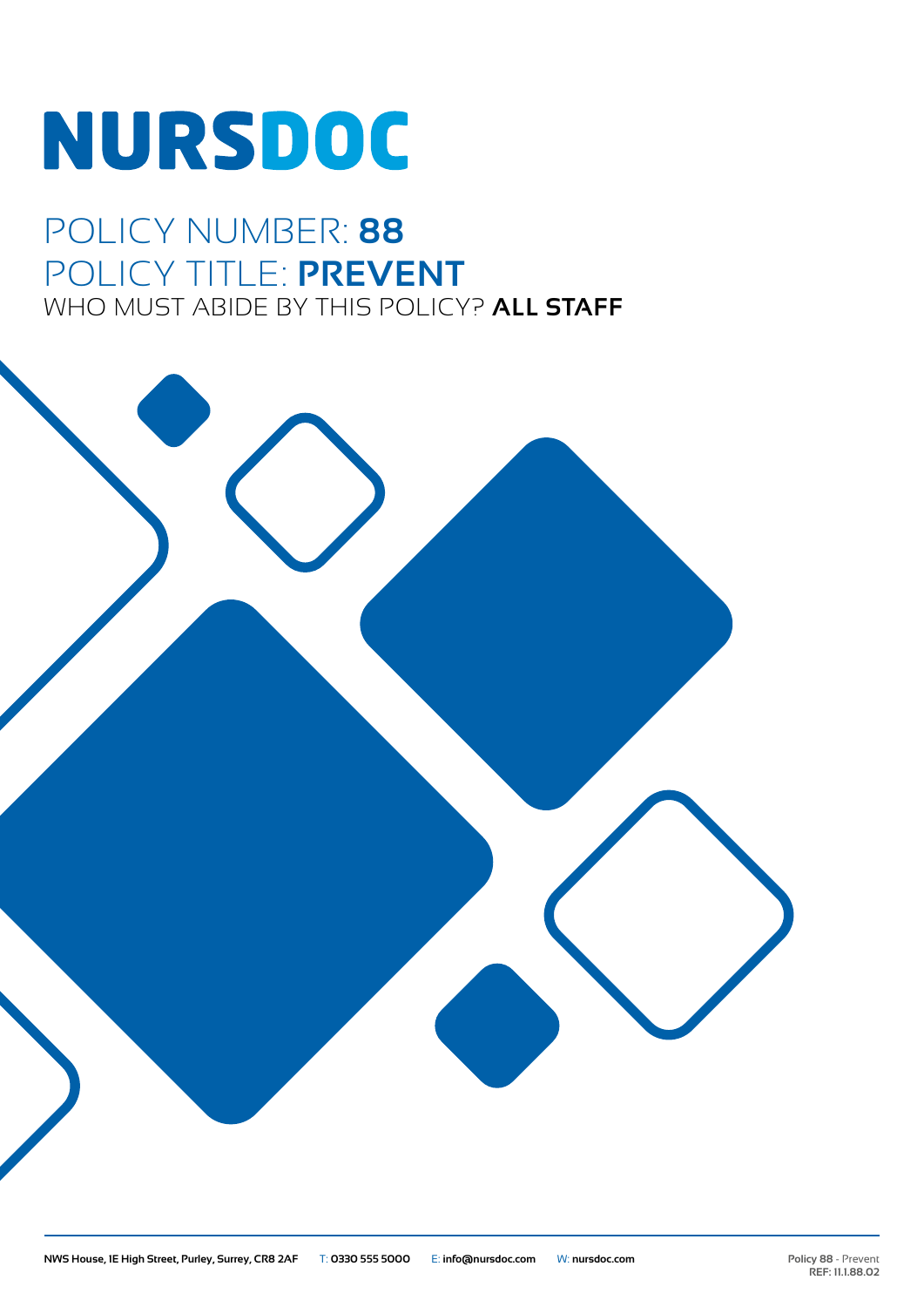### PREVENT POLICY

#### **INTRODUCTION**

Nursdoc acknowledges and accepts its legal duty to have due regard to the risk of people being drawn into terrorism. It also believes that individuals being drawn into terrorism is a form of harm and accepts the obligations arising from the Prevent legislation as an important element of its general duty to protect its staff and students from all forms of harm.

Nursdoc must balance the requirements of Prevent with its core belief that the cultural religious and ethnic diversity of its staff and students should be celebrated. It must also meet its legal and moral obligation to allow and promote freedom and free speech which are vital elements of a successful community of staff who support them.

#### **PURPOSE**

The policy's key purpose is to assign the high level responsibilities for ensuring compliance with Prevent but will not include the detailed operational rules, processes or systems which may be necessary to meet these requirements. These are covered by other, more detailed policies arising in relevant functional areas. As Prevent requires consideration of almost all areas of current working practice, systems development and process design, a framework outlining how each requirement is incorporated into an appropriate Galago Group policy or documented procedure is appended to this overarching policy.

As the requirements of Prevent risk a conflict with the core obligations to facilitate and promote free speech as well as to protect individual privacy, the policy is presented as a series of "Prevent Principles" which aim to articulate how such conflicts should be dealt with and the scope for Prevent related changes to all other operational policies and procedures. The policy is therefore a combination of Prevent requirements coupled with core standards. This policy will apply to all staff, carers, contractors and visitors.

#### **EQUALITY ANALYSIS**

This policy recognises the importance of providing for and celebrating the cultural, religious and ethnic diversity of its staff. It complies with the public sector equality duty and requires all staff, and visitors to respect Nursdoc's values, be sensitive to the diversity of Nursdoc community and to show respect to all sections. Monitoring should take place over time to ensure Nursdoc is aware of any trends or patterns emerging involving particular groups of people and impact of this policy on those groups.

#### **DEFINITIONS**

#### **Prevent**

- The anti-radicalisation agenda embedded in the Counter Terrorism Act and called Prevent in this policy.

#### **Vulnerable Individual**

- An individual shown to be, on some significant level, a risk to themselves or others, if assistance is not provided.

#### **Academic Freedom**

- The expectation that staff and students shall, have freedom within the law to question and test received wisdom and to put forward new ideas and controversial or unpopular opinions, without placing themselves in jeopardy of losing their jobs or privileges.

#### **Radicalisation**

- Process by which an individual comes to adopt extreme political, social or religious views, giving rise to a concern that they will act illegally.

#### **LEGISLATIVE CONTEXT**

The Prevent requirements are included in section 26 of the Counter-Terrorism and Security Act 2015.

Education Act 1994 includes obligations relating to free speech

The Data Protection Act and Human Rights Act include relevant obligations relating to individual privacy and the security and fair processing of personal information.

#### **POLICY PRINCIPLES**

Nursdoc accepts its responsibility to have due regard to the need to prevent people from being drawn into terrorism. In accepting this responsibility it must also balance detailed Prevent requirements against its core mission to ensure that certain fundamental standards, vital to a thriving care community, are preserved. This balance is achieved by ensuring that any changes to operational polices, guidelines, processes, systems or working practices, implemented to ensure Prevent compliance, align with the one or more of the following core Prevent principles:

- Safeguarding. Preventing vulnerable individuals from being drawn into terrorism is a safeguarding issue and Nursdoc policies and procedures in place to help safeguard staff and students should take into account the Prevent requirements.
- Staff awareness. Staff should be made aware of the general requirements of Prevent but in ways that ensure they remain sensitive to the cultural, religious and ethnic diversity of the Galago Group community.
- Senior accountability. Senior management will maintain a risk awareness. Any members being drawn into terrorism. A designated Executive Board officer will be assigned lead responsibility in this policy for all Prevent related policies and measures.
- Celebrating diversity. The culturally diverse nature of The Galago Group must be actively.
- Multi-faith. The provision of adequate community facilities, allow groups to observe their faith, coupled with effective chaplaincy arrangements, are essential to harmonious community relations.
- Information sharing. Some internal and external information sharing will be necessary but only under appropriately controlled conditions. This does not amount to an agreement to share personal data on anything other than a needs based and case by case basis. Free speech. Policies and procedures relating to the management of events, speakers and the display of posters and other promotional material must balance the obligation to enable free speech with the requirements of Prevent.
- Social media. Social media, whilst ostensibly just another medium for communication, social interaction and debate, requires specific guidance and monitoring consistent with Nursdoc's free speech obligations. Social media is a vehicle by which vulnerable individuals are particularly susceptible to radicalisation.
- Partnerships. Nursdoc should work in partnership with statutory agencies, other HEIs, local authorities and other bodies to assess and respond to the risk of people being drawn into terrorism.
- Union Engagement. All reasonable efforts to engage and persuade the Union's to support this policy should be undertaken. Whilst the SU may elect to oppose the principles of the Prevent strategy, their members must comply with University policies when engaging in University activities.

#### **PROCEDURES**

As the purpose of this policy is to outline Nursdoc's agreed principles underpinning its approach to implementing the Prevent requirements, detailed procedures will not be included.

Policies governing the behaviour of staff, the rules relating to the use of IT, the approach to planning and managing events and the maintenance of free speech are in place and contain detailed procedures which all staff are expected to comply with. As these policies will be reviewed and updated to advance the principles of this policy, staff should consult them for instruction and guidance on specific procedures.

#### **Governance Requirements**

#### **RESPONSIBILITY**

Responsibility for Nursdoc compliance with the Prevent duty rests with Director Nursing and the MD Most of the operational measures necessary to ensure compliance with Prevent will be covered by specific policies originating in the various functional departments of Nursdoc.

Officers are assigned responsibility for ensuring that policies in the functional areas are reviewed to ensure they comply with both Prevent and the principles.

All staff are responsible for conducting their day to day activities consistent with the principles outlined in this policy and in compliance with all other Nursdoc policies.